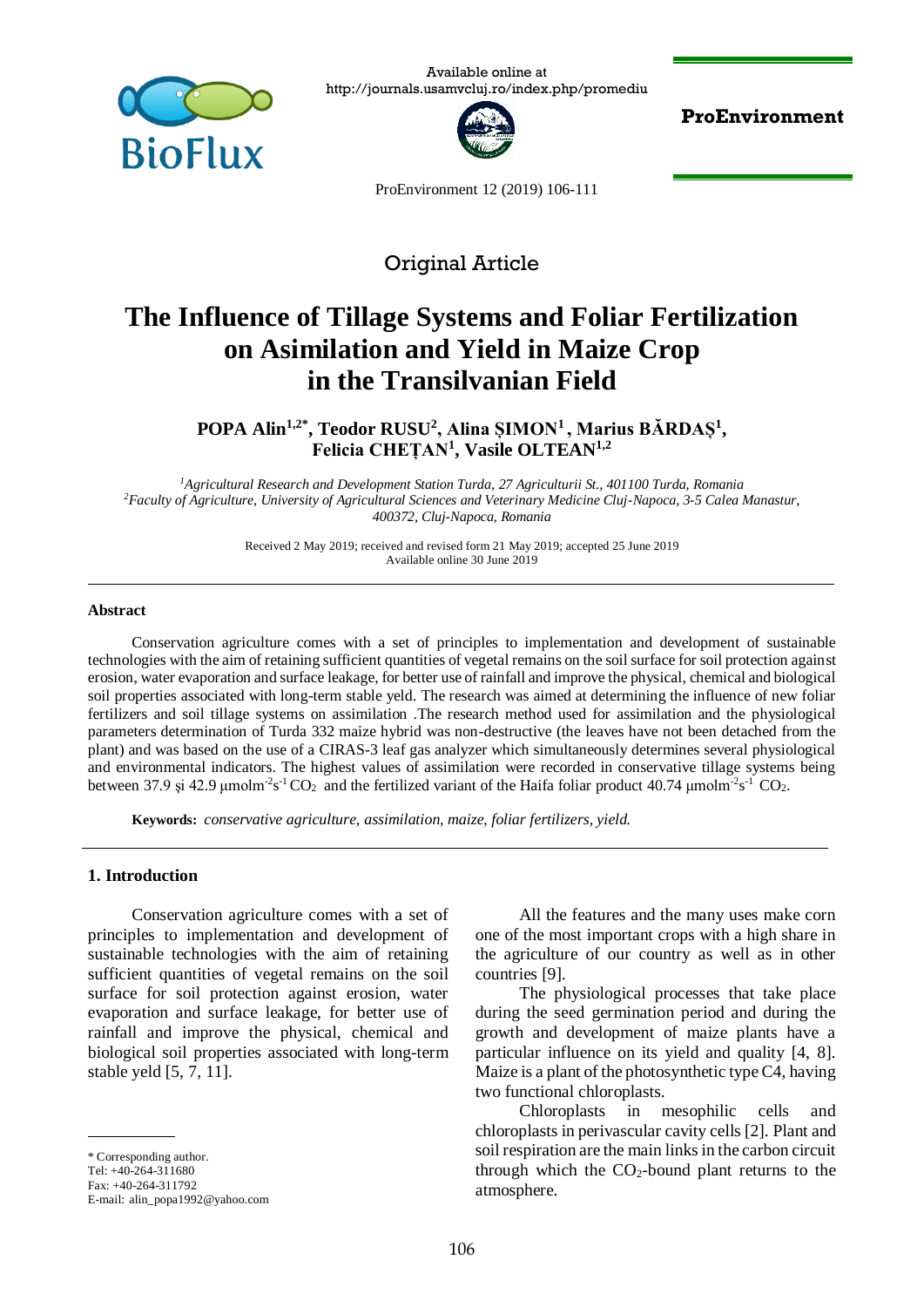Processes for the metabolism of the absorbed substances occurring in plants are the process by which solar energy is used to convert  $CO<sub>2</sub>$  from the atmosphere into the presence of water into organic compounds (dry matter) [6, 10].

In species with the metabolism of photosynthetic carbon C3, photosynthesis and growth at elevated carbon dioxide concentrations are sometimes reduced under nitrogen deficiency conditions.

In C<sub>4</sub>, there is often no increase in photosynthesis at high carbon dioxide and no downregulation of photosynthesis.

However, because the low-sweat rate of high carbon dioxide is considered to be a primary cause of lower nitrogen uptake by the planes and because stomatal conductance is often reduced by the increase in carbon dioxide in C4 species, carbon dioxide high could also induce nitrogen deficiency in C4 species. In maize, nitrogen deficiency can reduce the leaf size without affecting the photosynthesis or nitrogen content per unit of leaf surface [3].

The main purpose of this paper is the influence of foliar fertilization on the assimilation and physiological parameters of Turda 332 maize hybrids on different soil systems.

Foliar fertilizers have the role of calibrating and forming the active growth intervals correlated with the productivity elements.

## **2. Material and Method**

The research was carried out in 2018 at Turda Agricultural Research and Development Station (ARDS Turda) located in the Plain of Transylvania, on a faeologic verticular soil with neutral pH, clay texture, good and very good supply mobile and potassium phosphorus, soil humus content. The experience is bifactorial, and the area of an experimental parcel is  $48 \text{ m}^2$ . In the experience, maize sowing was done with the MT 6 - Maschio Gaspardo machine.

Sowing density was 65,000 plants/ha and the depth of seed incorporation was 5 cm. The rotation of crops is achieved in a 3-year soybean-wheat-maize system.The biological material was Turda 332 maize hybrid, created at ARDS Turda.

The experimental factors are:

Factor A - Soil works:

- a<sup>1</sup> classical system with turning the furrow (CS),
- a<sup>2</sup> minimum tillage, chisel variant (MTC),

a<sup>3</sup> - minimum tillage, disc harrow variant (MTD),

a<sup>4</sup> - no tillage, sowing directly (NT).

Factor B - foliar fertilizers:

b1-unfertilized control;

- $b_2$  Haifa 19:19:19 + Mg + ME (5 kg/ha);
- $b_3$  Folimax Oleo 12-04-24 + 2.0% MgO +  $36.5\%$  SO<sub>3</sub> + ME (1.5 kg/ha),
- b<sup>4</sup> Folimax Gold 27.0% N + 1.5% MgO + 02% B + 0.2% Cu + 0.02% Fe + 1.0% Mn  $+ 0.02\% \text{ Mo} + 0.02\% \text{ Zn}$  (3 l/ha).

The first treatment was done in the 8-10 leaves phenophase, and the second treatment in 12-14 leaf fezophase.With the sowing, a NPK 27 : 13.5 : 0 complex fertilizer was also given (250 kg/ha), and a second fertilization was done in the 6-8 leaf phenophase, with a nitrogen fertilizer (120 kg/ha, to 33 kg/ha N) in all variants.

For weed control, treatments were carried out comprising combinations of herbicides Tender 1.2 l/ha, Merlin Flex 0.4 l/ha at 260 l/ha of water applied pre-emergence and vegetation used Starane 1.0 l/ha at 260 l/ha of water.

The obtained results were statistically processed by the variance analysis method and the lowest significant difference was determined - DL - (5%, 1% and 0.1%) (ANOVA, 2015).

The research method used to determine assimilation and physiological parameters in Turda 332 maize hybrid was non-destructive (the leaves were not detached from the plant) and was based on the use of a CIRAS-3 leaf gas analyzer that simultaneously determines several physiological indicators and the average:  $CO2$  assimilation rate  $=$ net photosynthesis ( $A = \mu$ mol m-2s-1), total transfer line conduction  $(GS = mmol m-2s-1)$  μmol m-2s-1), reference  $CO_2$  = umol mol -1, absorption  $CO_2$  = umol mol -1, leaf temperature (Tleaf), and water efficiency in photosynthesis (WUE =  $\mu$ mol mol -1). The determinations were made under semicontrout conditions for normal  $CO<sub>2</sub>$  (390 umolm-s-1), variable PAR (0 to 2000 μmolm-2 s-1).

Year 2018 was characterized as a warm year, but normal in terms of rainfall recorded at the weather station, but the data analyzed monthly and decadal shows that all the months of the growing season of the crops were warm or hot months except for the month July when we report average temperatures, as can be seen from the data presented in Fig. 1.

The precipitations in 2018 and shown in Fig. 2 indicate that the amount of rainfall varied monthly, with the absence of precipitation from important corn crops being recorded only during the production period.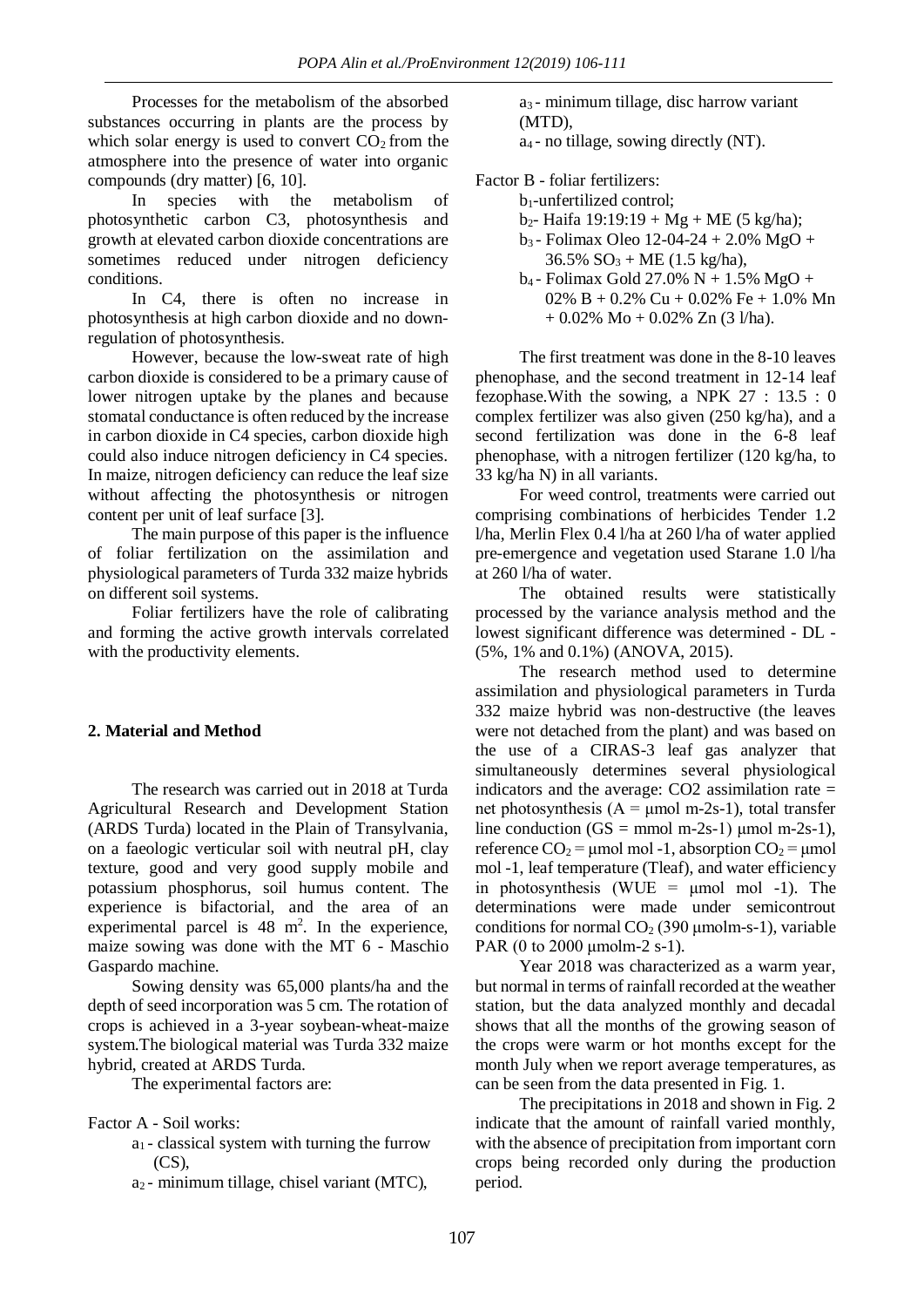*POPA Alin et al./ProEnvironment 12(2019) 106-111*



**Figure 1.** The thermal regime at SCDA Turda during May 1 -31 October 2018



**Figure 2.** The pluviometric regime at SCDA Turda during 1 May -31 October 2018

### **3. Results and Discussion**

In soil cultivation systems, we can see that the total assimilation average for Turda 332 maize hybrids in all soil processing systems, assimilation values ranged between 37.9 and 42.9 μmolm-2s-1 CO2. Compared to the control variant, the conventional system, which recorded lower values, the values determined in the three systems were higher being statistically assured as very significant positive (Table 2).

The three variants of foliar fertilization influenced assimilation values, variant b2 - Haifa N: P foliar fertilizer: K- 19:19:19 + Mg + ME obtaining average values of 40.7  $\mu$ molm-2s-1 CO<sub>2</sub>, the value being statistically assured as being very significant positive, and in the other variants where Folimax Oleo and Gold follicular fetishes were applied, the assimilation had no significant values compared to the unfertilized b1-control variant.

Similar data has also been obtained from the experiences of Bardas et al. (2015), whereby the

average of the net photosynthesis in maize culture on the untreated variant was 26.0 μmol m-2s-1, and the treated variants obtained much higher values [1].

In maize hybrid Turda 332 assimilation and physiological parameters determined, there were higher values in the soil tillage system with the chisel, the disc and in the no tillage version the assimilation values oscillating between 37.5 and 45.3 μmolm-2s- $1 \text{ CO}_2$  values statistically assured as very significant positive for the control variant.

After application of Haifa N: P: K- 19:19:19  $+ Mg + ME$  foliar fertilizer, the highest assimilation values were o btained at the soil tillage system with the chisel and the soil tillage system with the disc, the media the values obtained being statistically ensured as very significant positive and respectively significantly positive distict to the control variant.

The lowest value of assimilation was recorded in the "no tillage" system, with a statistically significantly negative mean compared to the control variant.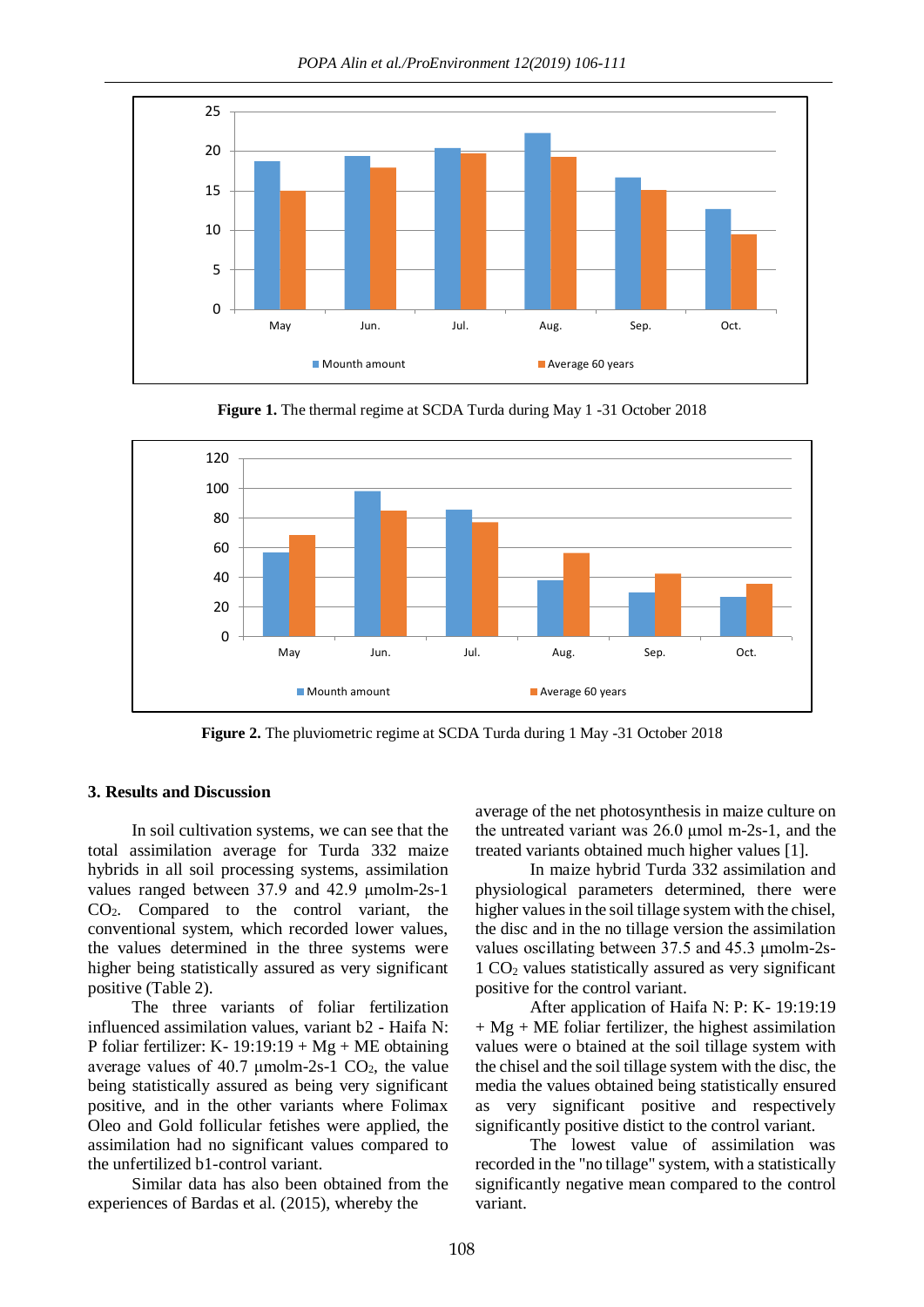| Nr. |                                                          | Tillage variant              | Assimilation              | %                           | Diff.   | Signification |
|-----|----------------------------------------------------------|------------------------------|---------------------------|-----------------------------|---------|---------------|
|     |                                                          | Classical system (CS)        | 35,13                     | 100,00                      | 0,00    | CV.           |
|     |                                                          | (control variant)            |                           |                             |         |               |
|     |                                                          | Minimum tillage (MTC)        | 42,85                     | 122.0                       | 7,72    | ***           |
|     |                                                          | Minimum tillage (MTD)        | 37,90                     | 107.9                       | 2,78    | ***           |
|     |                                                          | No tillage (NT)              | 38,81                     | 110,5                       | 3.68    | ***           |
|     |                                                          |                              | DL (p 5%) 0.70; DL (p 1%) | 1.06; DL $(p 0.1\%) 1.70$ ; |         |               |
| Nr. |                                                          | Fertilization variant        | Asimilation               | $\%$                        | Diff.   | Signification |
|     | 2                                                        | Basic fertilization (control | 38,32                     | 100,0                       | 0,00    | CV.           |
|     |                                                          | variant)                     |                           |                             |         |               |
|     |                                                          | $CS+Haifa 23:7:23+ME$        | 40,74                     | 106.3                       | 2,23    | ***           |
|     |                                                          | CS+ Folimax Oleo             | 38,75                     | 98,5                        |         |               |
|     |                                                          |                              |                           |                             | 0,57    |               |
|     |                                                          | $CS$ + Folimax Gold          | 38.88                     | 98.8                        | $-0.44$ |               |
|     | 0.83; DL $(p 0.1\%) 1.12$ ;<br>DL (p 5%) 0.61; DL (p 1%) |                              |                           |                             |         |               |

Table 1. Influence of systemic factor and foliar fertilizers on assimilation

Table 2. Influence of foliar fertilization on physiological parameters in maize hybrid Turda 332

| Physiological parameters                                                | <b>Systems</b>                                    | $a_1$ - | $a_2$ -chisel | $a_3$ -disk    | a <sub>4</sub> -no till  |
|-------------------------------------------------------------------------|---------------------------------------------------|---------|---------------|----------------|--------------------------|
|                                                                         | Fertilization                                     | plowing |               | harrow         |                          |
|                                                                         |                                                   | (c.v.)  |               |                |                          |
| Net assimilation $CO_2$ (An- $\mu$ molm <sup>-2</sup> s <sup>-1</sup> ) | $b_1$ – Basic fertilization                       | 30.2    | 40.3          | 37.5           | 45.3                     |
| Significance                                                            | Bf.                                               | c.v.    | $***$         | ***            | ***                      |
| Net assimilation $CO_2$ (An- $\mu$ molm <sup>-2</sup> s <sup>-1</sup> ) | $b_2 - Bf. + Haifa$                               | 40.4    | 43.6          | 42.6           | 36.4                     |
| Significance                                                            |                                                   | c.v.    | $***$         | $**$           | 000                      |
| Net assimilation $CO_2$ (An- $\mu$ molm <sup>-2</sup> s <sup>-1</sup> ) | $b_3$ - Bf. + Folimax Oleo                        | 34.5    | 42.4          | 35.7           | 38.3                     |
| Significance                                                            |                                                   | c.v.    | $***$         | $\blacksquare$ | ***                      |
| Net assimilation $CO_2$ (An- $\mu$ molm <sup>-2</sup> s <sup>-1</sup> ) | b <sub>4</sub> - Bf.+Folimax Gold                 | 35.4    | 45.1          | 35.8           | 35.1                     |
| Significance                                                            |                                                   | c.v.    | ***           | $\overline{a}$ | $\overline{\phantom{0}}$ |
|                                                                         | DL (p 5%)-1.27; DL (p 1%)-1.78; DL (p 0.1%)-2.51. |         |               |                |                          |
| $CO2$ reference (µmolm-s <sup>-1</sup> )                                |                                                   | 390     | 390           | 390            | 390                      |
| Total conduction of the stomata to the                                  | $b_1$ – Basic fertilization                       | 77.6    | 53.2          | 33.7           | 34.9                     |
| transfer $(GS\text{-mmolm}^{-2} s^{-1})$                                | Bf.                                               |         |               |                |                          |
|                                                                         | $b_2 - Bf. + Haifa$                               | 73.4    | 59.9          | 45.2           | 20.4                     |
|                                                                         | $b_3$ - Bf.+Folimax Oleo                          | 59.1    | 56.1          | 41.3           | 15.0                     |
|                                                                         | b <sub>4</sub> -FB+Folimax Gold                   | 46.4    | 61.5          | 32.5           | 16.9                     |
| Evapotranspiration at the foliar level (E                               | $b_1$ – Fert de bază (FB)                         | 2.34    | 1.64          | 1.10           | 1.17                     |
| - mmolm <sup>-2</sup> s <sup>-1</sup> )                                 | $b_2 - Bf. + Haifa$                               | 2.28    | 1.79          | 1.44           | 0.70                     |
|                                                                         | $b_3$ - Bf.+Folimax Oleo                          | 1.83    | 1.72          | 1.33           | 0.76                     |
|                                                                         | b <sub>4</sub> -Bf.+Folimax Gold                  | 1.41    | 1.83          | 1.10           | 0.60                     |
| Active photosynthetic radiation (PARi)                                  | $b_1$ – Basic fertilization                       | 905.7   | 967.7         | 989.4          | 1255.3                   |
| $(0-2000)$ µmolm <sup>-2</sup> s <sup>-1</sup>                          | Bf.                                               |         |               |                |                          |
|                                                                         | $b_2 - Bf. + Haifa$                               | 1032.2  | 1025.0        | 922.2          | 1090.9                   |
|                                                                         | $b_3$ - Bf.+Folimax Oleo                          | 989.7   | 1151.9        | 1077.0         | 1076.0                   |
|                                                                         | b <sub>4</sub> -Bf.+Folimax Gold                  | 1061.1  | 1111.2        | 1048.5         | 1169.0                   |
| Effectiveness<br>of<br>H2O<br>use<br>in                                 | $b_1$ -Basic fertilization                        | 13.9    | 24.6          | 38.5           | 39.5                     |
| photosynthesis (WUE) mmol $CO2$ mol-                                    | Bf.                                               |         |               |                |                          |
| $^1$ H <sub>2</sub> O.                                                  | $b_2 - Bf. + Haifa$                               | 17.8    | 24.5          | 31.3           | 53.4                     |
|                                                                         | b <sub>3</sub> - Bf.+Folimax Oleo                 | 19.1    | 24.7          | 26.9           | 50.3                     |
|                                                                         | b <sub>4</sub> -Bf.+Folimax Gold                  | 26.4    | 25.3          | 37.1           | 59.7                     |
| Deficiency of water in the leaf (VPD –                                  | $b_1$ – Basic fertilization                       | 3.02    | 3.04          | 3.16           | 3.27                     |
| kPa).                                                                   | Bf.                                               |         |               |                |                          |
|                                                                         | $b_2 - Bf. + Haifa$                               | 3.08    | 2.95          | 3.17           | 3.30                     |
|                                                                         | $b_3$ - Bf.+Folimax Oleo                          | 3.05    | 3.03          | 3.17           | 3.35                     |
|                                                                         | b <sub>4</sub> -Bf.+Folimax Gold                  | 2.99    | 2.95          | 3.21           | 3.40                     |
| Temperature of the leaf $(T_L$ - $\rm ^oC)$ .                           | $b_1$ – Basic fertilization<br>Bf.                | 28.4    | 28.2          | 28.2           | 28.4                     |
|                                                                         | $b_2 - Bf. + Haifa$                               | 28.6    | 28.0          | 28.2           | 28.3                     |
|                                                                         | b <sub>3</sub> - Bf.+Folimax Oleo                 | 28.1    | 28.5          | 29.7           | 28.4                     |
|                                                                         | $b_4$ - Bf.+Folimax Gold                          | 28.9    | 27.9          | 28.1           | 27.8                     |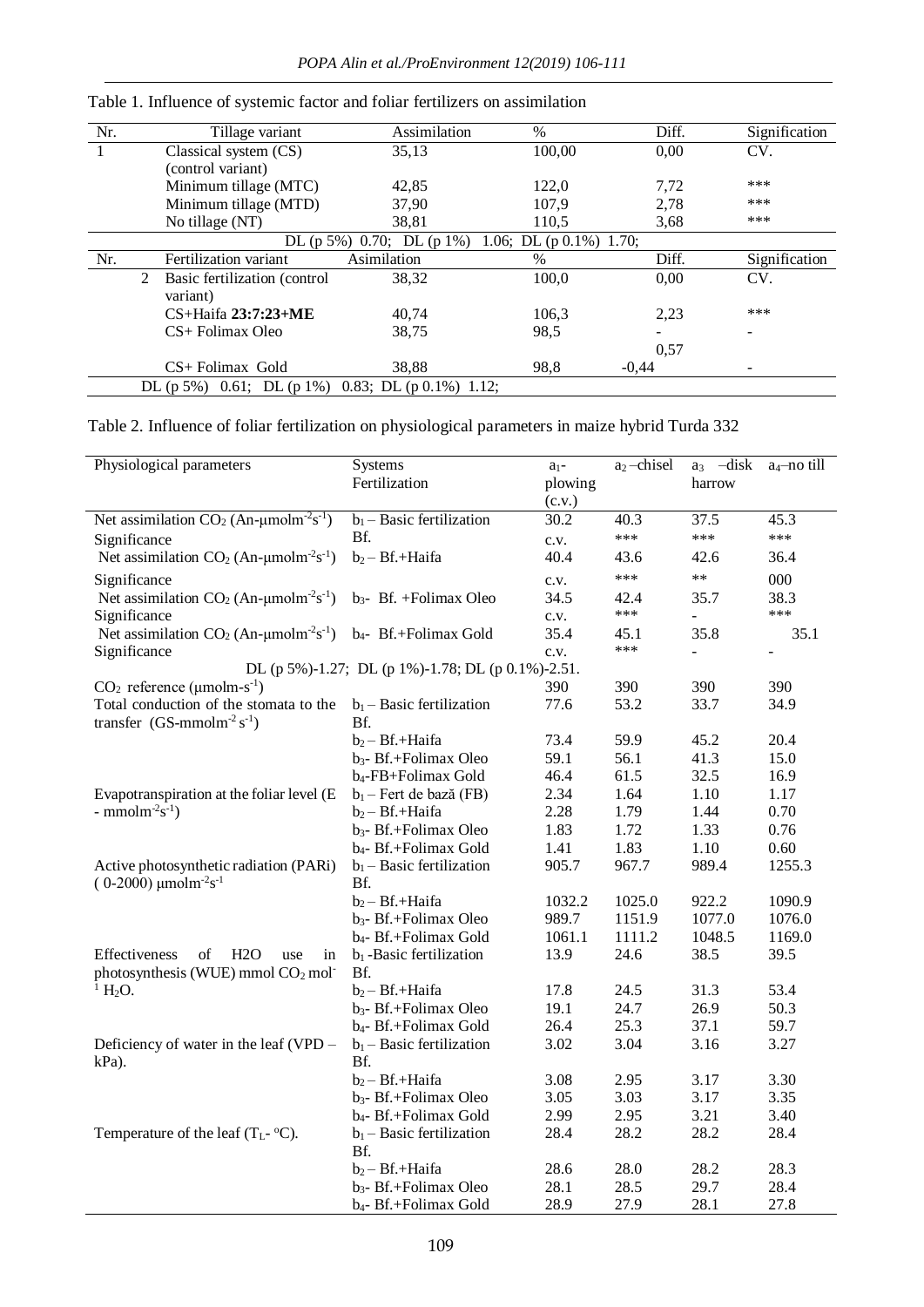The application of Folimax Oleo foliar fertilizer had an influence on the assimilation of Turda 332 maize hybrid, registering much higher values for the soil tillage with the chisel and no tillage, having a statistically averaged statistically significant positive value compared to the control and at the soil tillage system with the disc, the values recorded being insignificant to the control

variant.The use of Folimax Gold foliar fertilizer had an effect on assimilation, registering much higher values for soil tillage with the chisel, with the average difference being statistically significantly positive as compared to the control variant, the remaining variants not significantly different from the control variant.

Table 3. Influence of the soil tillage system factor on maize yield, Turda 2018

| Tillage variant                         | Yield               | Difference | Signification            |  |
|-----------------------------------------|---------------------|------------|--------------------------|--|
|                                         | (kg/ha)             | (kg/ha)    |                          |  |
| Classical system (CS) (control variant) | 9566                |            | Mt.                      |  |
| Minimum tillage (MTC)                   | 9472                | -94        | $\overline{\phantom{0}}$ |  |
| Minimum tillage (MTD)                   | 9473                | -93        | $\overline{\phantom{0}}$ |  |
| No tillage (NT)                         | 7374                | $-2192$    | 000                      |  |
| LSD $(p 5\%) 221$<br>LSD (p $1\%$ ) 405 | LSD $(p 0.1\%) 898$ |            |                          |  |

As can be seen in Table 3, corn reacts best to the classical soil tillage system where the highest yields were obtained; in the no tillage system the lowest production values were obtained with very significant negative differences compared to the control, the production difference recorded in the application of the MTC and MTD systems is not statistically assured against the control variant. Similar data was also obtained from the experiments

of Simon et al. (2009-2011), from which it follows that the difference between the classical soil tillage and the minimum tillage was only 18 kg/ha [12].

As can be seen in Table 4, by applying foliar fertilizers with a variable content of microelements, a production increase can be obtained with distinctly significant differences or very significant differences compared to the control variant to which no foliar fertilizer has been applied.

Table 4. Influence of foliar fertilization factor on maize production, Turda 2018

| Fertilization variant                 | Yield<br>(kg/ha) | Difference<br>(kg/ha) | Signification |
|---------------------------------------|------------------|-----------------------|---------------|
| Control variant + Fertilizare de bază | 8515             |                       | Mt.           |
| $Haifa + FB$                          | 9246             | 731                   | ***           |
| Folimax Oleo+FB                       | 8847             | 332                   | $\ast$        |
| Folimax Gold+FB                       | 9276             | 761                   | ***           |

LSD (p 5%) 300 LSD (p 1%) 421 LSD (p 0.1%) 594

#### **4. Conclusions**

In Turda 332 maize hybrid, the application of different foliar fertilizers, which have different micro and macro elements in their composition, applied in different developmental phenophases, have a beneficial contribution to increasing assimilation, physiological parameters, and production.

The net assimilation (An) in 2018 for maize culture had higher values on fertilized variants increasing the total stomata conductance (Gs), internal active photosynthetic radiation (PARi), evapotranspiration (Evap), water efficiency (WUE) while leaf leaf depletion (VPD) decreased in all variants where foliar fertilizers were applied.

The obtained results show that the application of foliar fertilizers has the effect of increasing the intensity of photosynthesis and physiological parameters, leading to the increase of the leaf size, the taking of the vegetation period and the assimilation of carbohydrates, respectively the increase of the biomass.

**Acknowledgments**: This work was supported by a grant of the Ministery of Research an Innovation, CCCDI-UEFISCDI, project number PN-III-P1-1.2- PCCDI-2017-0056: Functional collaboration model between public research organizations and the economic environment for the provision of high-level scientific and technological services in the field of bio-economy, within PNCDI III.